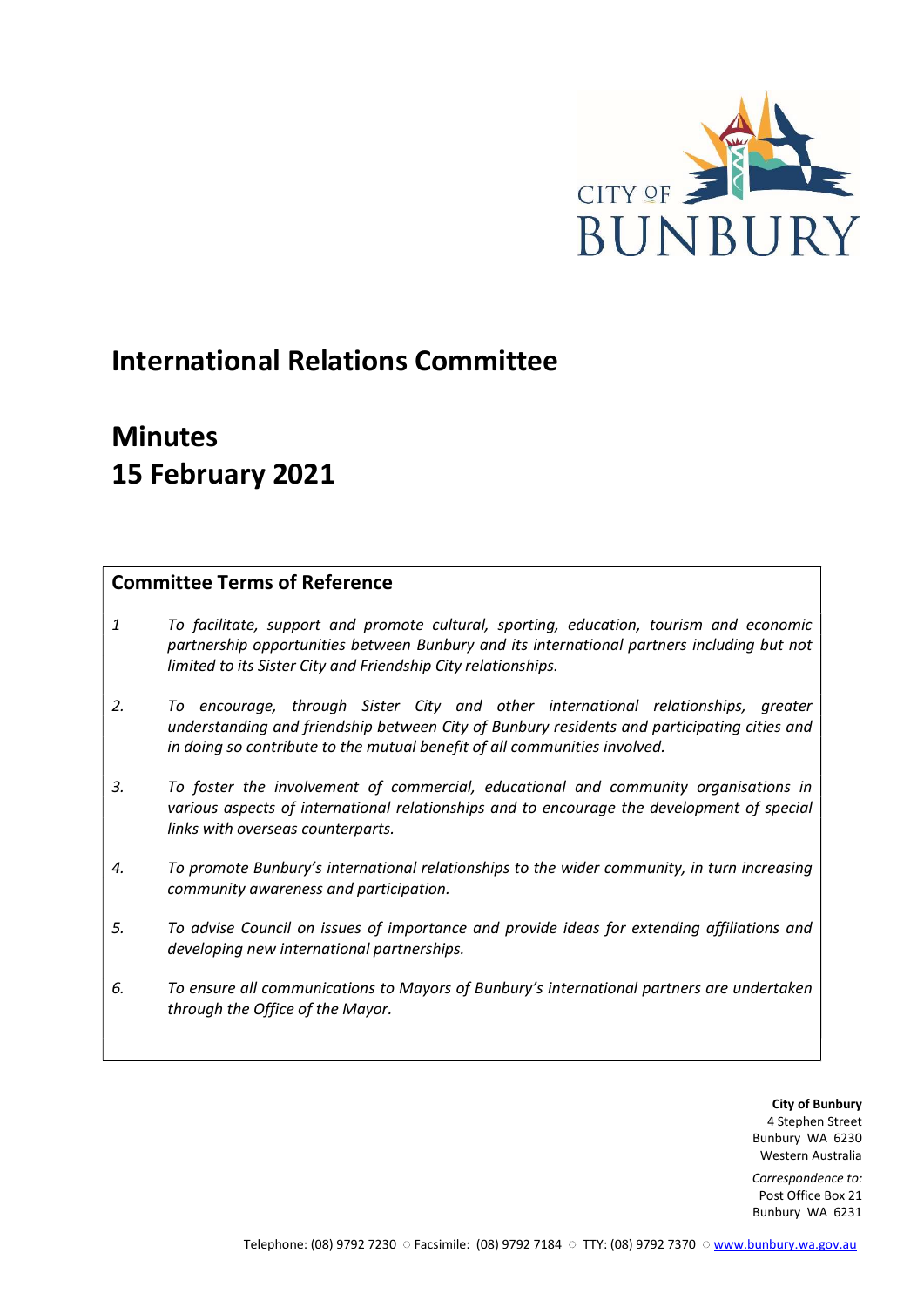## **Table of Contents**

| Item No      |      | Subject | Page No |
|--------------|------|---------|---------|
| 1.           |      |         |         |
| 2.           |      |         |         |
| 3.           |      |         |         |
| $\mathbf{4}$ |      |         |         |
|              | 4.1  |         |         |
|              | 4.2  |         |         |
| 5.           |      |         |         |
| 6.           |      |         |         |
|              |      |         |         |
| 7.           |      |         |         |
| 8.           |      |         |         |
|              | 8.1  |         |         |
|              | 8.2  |         |         |
|              | 8.3  |         |         |
| 9.           |      |         |         |
| 10.          |      |         |         |
|              | 10.1 |         |         |
|              |      |         |         |
|              |      |         |         |
|              | 12.1 |         |         |
|              | 12.2 |         |         |
|              |      |         |         |
| 14.          |      |         |         |
|              |      |         |         |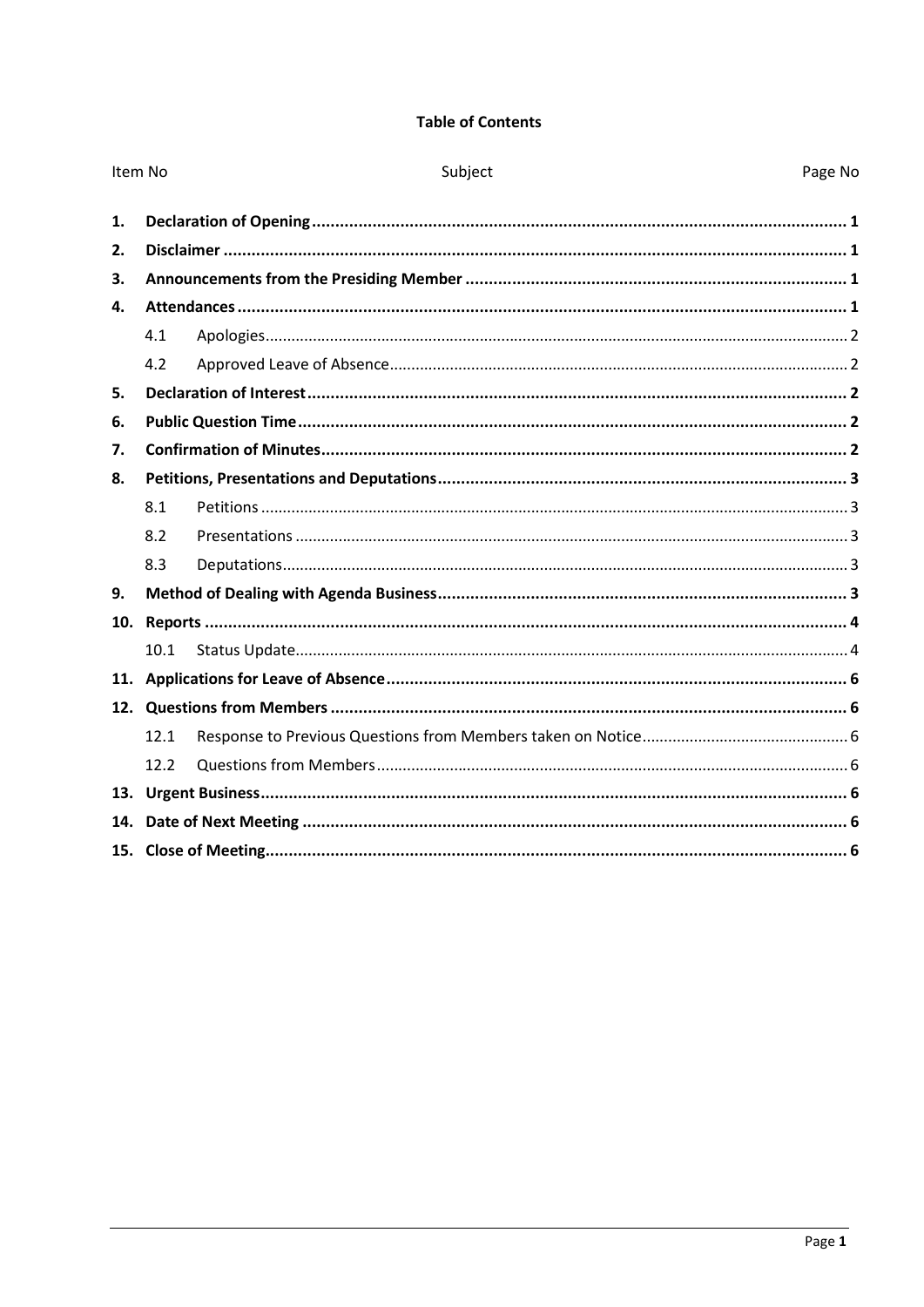# Acknowledgement of Country

\_\_\_\_\_\_\_\_\_\_\_\_\_\_\_\_\_\_\_\_\_\_\_\_\_\_\_\_\_\_\_\_\_\_\_\_\_\_\_\_\_\_\_\_\_\_\_\_\_\_\_\_\_\_\_\_\_\_\_\_\_\_\_\_\_\_\_\_\_\_\_\_\_\_\_\_\_\_\_\_\_\_\_\_\_\_\_\_\_\_\_\_\_\_\_

We acknowledge the Traditional Custodians of this land, the Wardandi Noongar people, and pay our respects to Elders past, present and future.

## Vision

Bunbury: welcoming and full of opportunities.

# Organisational Values

## #WEARECOB

|                     | We are one team                                    |
|---------------------|----------------------------------------------------|
|                     | We keep each other safe                            |
| WE ARE COMMUNITY    | We display empathy and respect                     |
|                     | We have fun and celebrate our successes            |
|                     | We work together to achieve great outcomes         |
|                     | We are open to opportunities                       |
|                     | We actively listen and think things through        |
| <b>WE ARE OPEN</b>  | We are inclusive and treat everyone equally        |
|                     | We are honest and open in our communications       |
|                     | We are open to feedback to improve our performance |
|                     | We lead the change, we own it                      |
|                     | We trust and empower each other                    |
| <b>WE ARE BRAVE</b> | We have the difficult conversations early          |
|                     | We hold ourselves to the highest standard          |
|                     | We have the courage to improve and simplify        |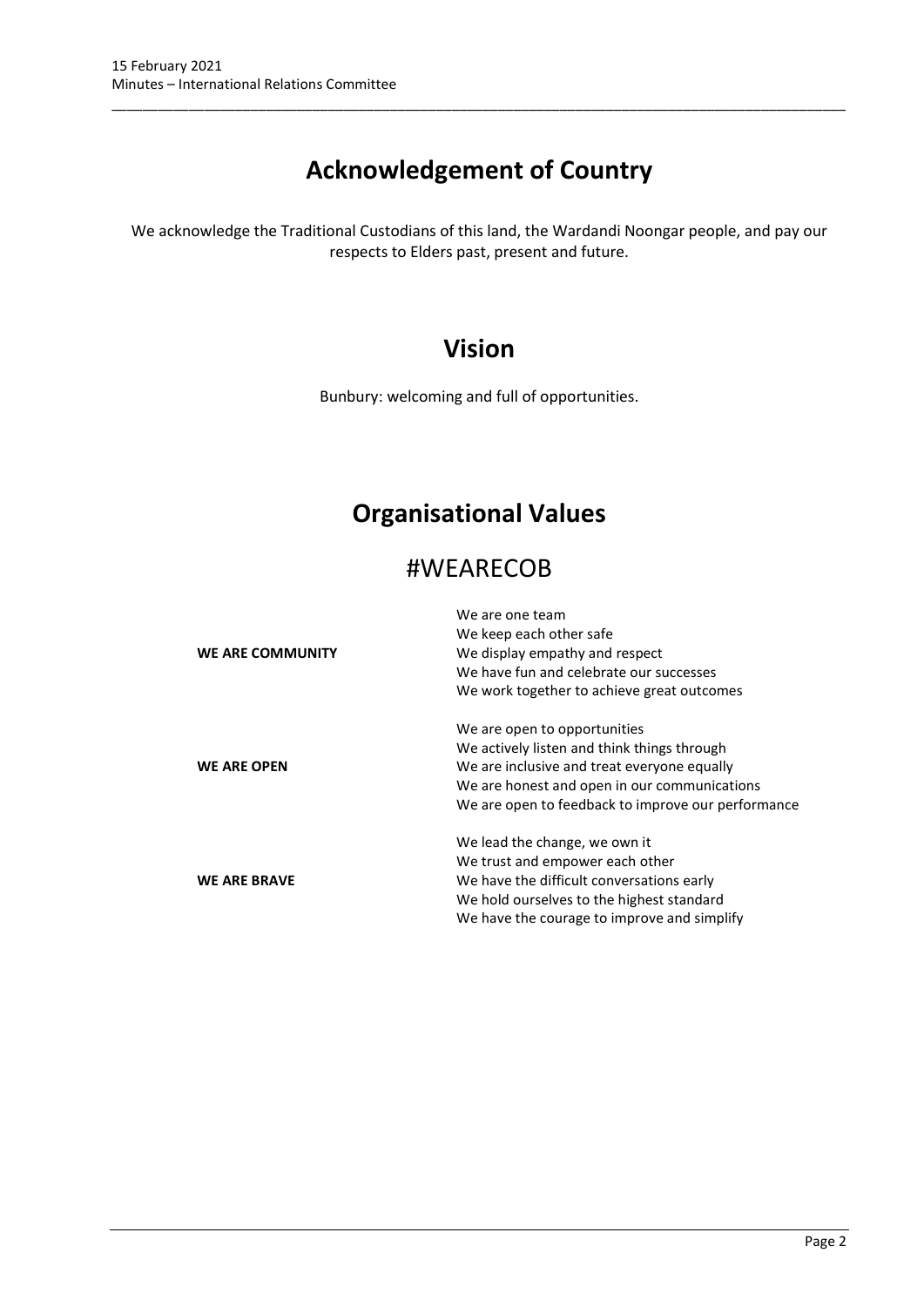

## International Relations Committee

## Minutes

## 15 February 2021

Members of the public to note that recommendations made by this committee are not final and will be subject to adoption (or otherwise) at a future meeting of the Bunbury City Council.

## 1. Declaration of Opening

The Presiding Member declared the meeting open at 4.01 pm.

## 2. Disclaimer

Not applicable to this committee.

## 3. Announcements from the Presiding Member

There were no announcements from the Presiding Member.

## 4. Attendances

## Committee Members:

| <b>Member Name</b>      | <b>Representing</b>             |  |  |  |
|-------------------------|---------------------------------|--|--|--|
| Cr Todd Brown           | City of Bunbury                 |  |  |  |
| <b>Felicity Farnell</b> | <b>Community Representative</b> |  |  |  |
| Valda Smith             | <b>Community Representative</b> |  |  |  |
| Helena Sahm             | <b>Community Representative</b> |  |  |  |
| Shamara Williams        | <b>Community Representative</b> |  |  |  |
| Janice Platt            | <b>Community Representative</b> |  |  |  |
| <b>Brooke Gray</b>      | <b>Community Representative</b> |  |  |  |
| John Taylor             | <b>Community Representative</b> |  |  |  |

## Ex-officio Members (non-voting):

| <b>Member Name</b> | Representing                                           |
|--------------------|--------------------------------------------------------|
| Ms Lyn Farrell     | <b>Edith Cowan University SW Campus Representative</b> |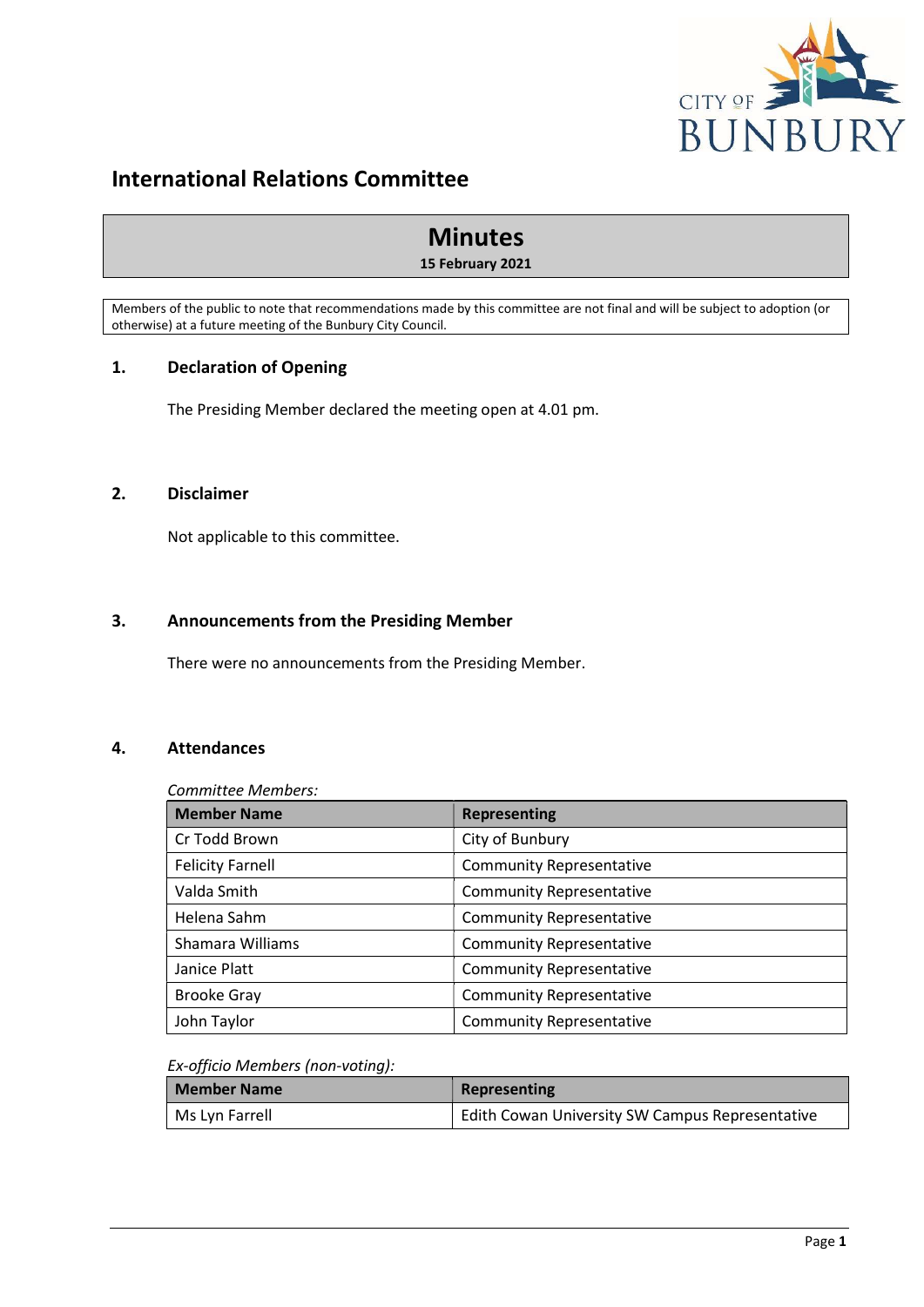#### Support Staff:

| <b>Name</b>    | <b>Title</b>                            |  |
|----------------|-----------------------------------------|--|
| Carol McDowall | Senior International Engagement Officer |  |
| Kylie Tucker   | International Engagement Officer        |  |

\_\_\_\_\_\_\_\_\_\_\_\_\_\_\_\_\_\_\_\_\_\_\_\_\_\_\_\_\_\_\_\_\_\_\_\_\_\_\_\_\_\_\_\_\_\_\_\_\_\_\_\_\_\_\_\_\_\_\_\_\_\_\_\_\_\_\_\_\_\_\_\_\_\_\_\_\_\_\_\_\_\_\_\_\_\_\_\_\_\_\_\_\_\_\_

## 4.1 Apologies

Cr Tresslyn Smith, Mr Paul Springate, Mr Mark Exeter, Mr Gary Barbour, Ms Felicity Anderson, Ms Pauline Vukelic and Ms Kristen Anderson were apologies for the meeting.

#### 4.2 Approved Leave of Absence

Nil

## 5. Declaration of Interest

IMPORTANT: Committee members to complete a "Disclosure of Interest" form for each item on the agenda in which they wish to disclose a financial/proximity/impartiality interest. They should give the form to the Presiding Member before the meeting commences. After the meeting, the form is to be forwarded to the Administration Services Section for inclusion in the Corporate Financial Disclosures Register.

## 6. Public Question Time

Not applicable to this committee.

## 7. Confirmation of Minutes

The Minutes of the meeting of the International Relations Committee Meeting held 26 October 2020 have been circulated.

#### Recommendation

The minutes of the International Relations Committee Meeting held on 26 October 2020, are confirmed as a true and accurate record.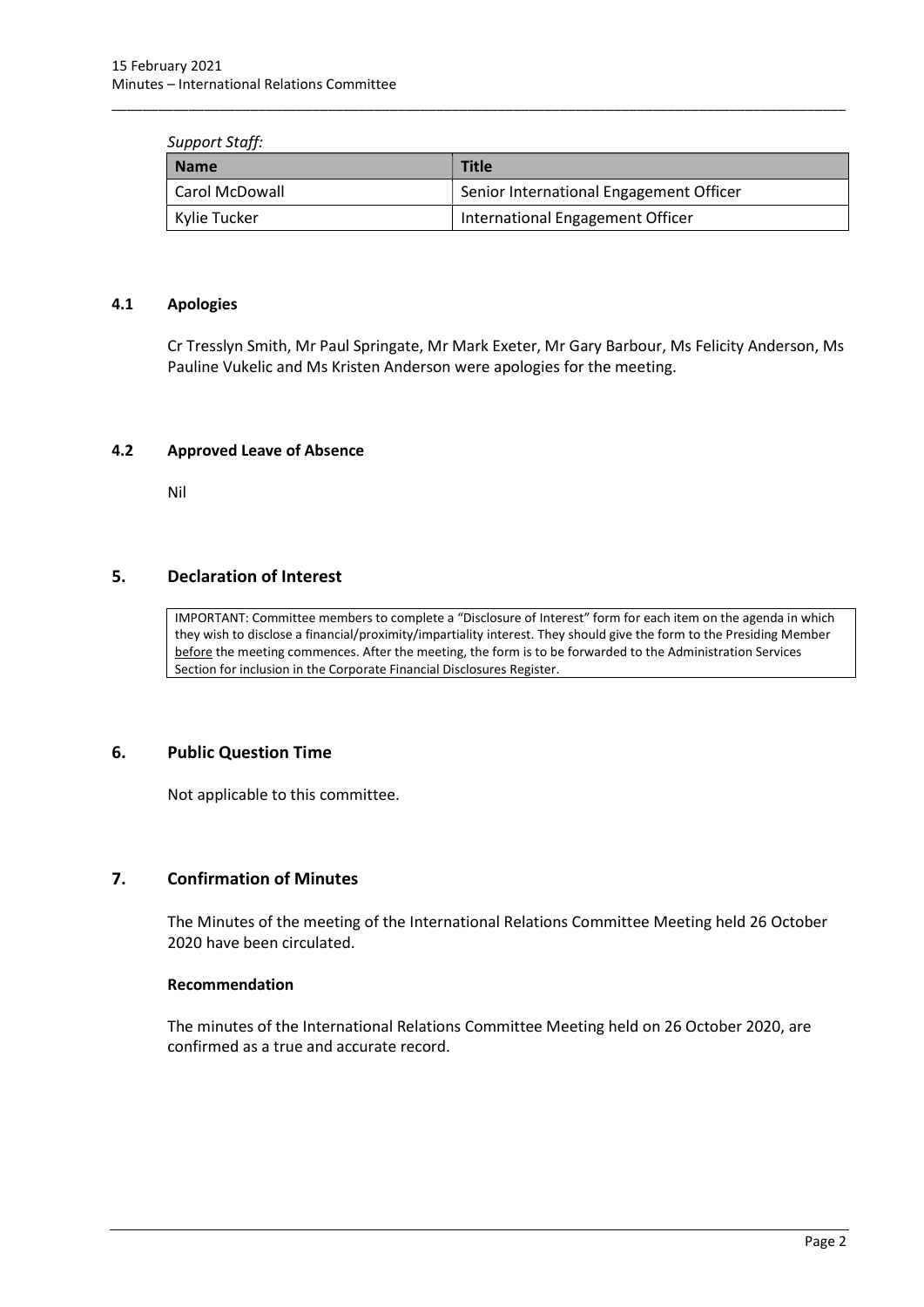## Outcome of the Meeting held 15 February 2021

The recommendation was moved Mrs Valda Smith, seconded Ms Felicity Farnell.

\_\_\_\_\_\_\_\_\_\_\_\_\_\_\_\_\_\_\_\_\_\_\_\_\_\_\_\_\_\_\_\_\_\_\_\_\_\_\_\_\_\_\_\_\_\_\_\_\_\_\_\_\_\_\_\_\_\_\_\_\_\_\_\_\_\_\_\_\_\_\_\_\_\_\_\_\_\_\_\_\_\_\_\_\_\_\_\_\_\_\_\_\_\_\_

The Presiding Member put the motion to the vote, and it was adopted to become the Committee's decision on the matter.

## Committee Decision

The Minutes of the International Relations Meeting held on 26 October 2020 be confirmed as a true and correct record.

CARRIED 8 votes "for" / Nil votes "against"

## 8. Petitions, Presentations and Deputations

## 8.1 Petitions

Nil

## 8.2 Presentations

Nil

## 8.3 Deputations

Nil

## 9. Method of Dealing with Agenda Business

Items are dealt with in the order that they appear.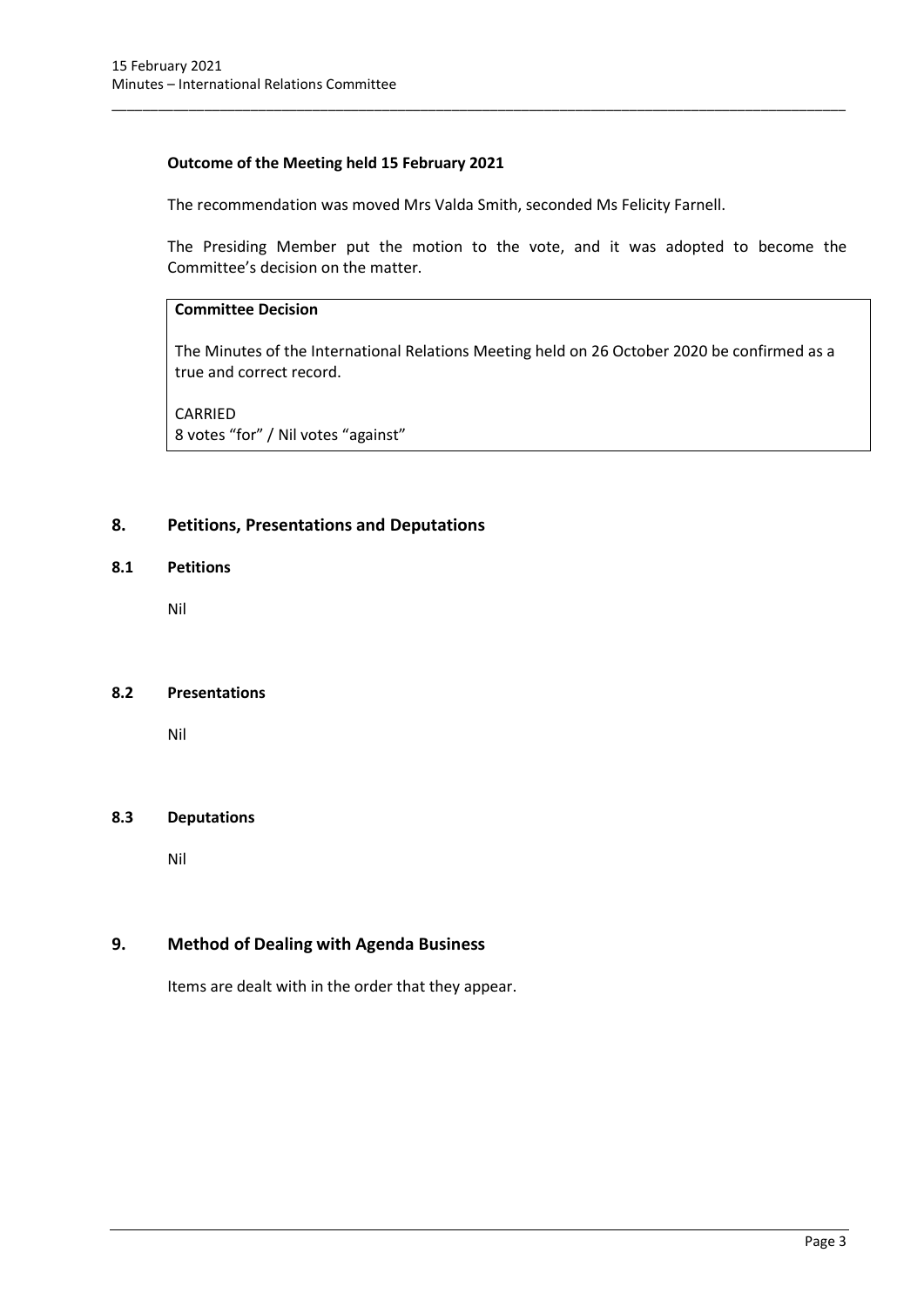## 10. Reports

#### 10.1 Status Update

| <b>File Ref:</b>            | COB/523                                                 |   |                             |  |
|-----------------------------|---------------------------------------------------------|---|-----------------------------|--|
| <b>Applicant/Proponent:</b> | <b>Internal Report</b>                                  |   |                             |  |
| <b>Responsible Officer:</b> | Carol McDowall, Senior International Engagement Officer |   |                             |  |
| <b>Responsible Manager:</b> | Felicity Anderson, Manager City Growth                  |   |                             |  |
| Executive:                  | Gary Barbour, Director, Sustainable Communities         |   |                             |  |
| <b>Authority/Discretion</b> | Advocacy                                                | ⋈ | Review                      |  |
|                             | Executive/Strategic                                     |   | Quasi-Judicial              |  |
|                             | Legislative                                             | X | <b>Information Purposes</b> |  |
| <b>Attachments:</b>         | Attachment A - IRC Update                               |   |                             |  |

\_\_\_\_\_\_\_\_\_\_\_\_\_\_\_\_\_\_\_\_\_\_\_\_\_\_\_\_\_\_\_\_\_\_\_\_\_\_\_\_\_\_\_\_\_\_\_\_\_\_\_\_\_\_\_\_\_\_\_\_\_\_\_\_\_\_\_\_\_\_\_\_\_\_\_\_\_\_\_\_\_\_\_\_\_\_\_\_\_\_\_\_\_\_\_

#### **Summary**

The purpose of this report is to inform the International Relations Committee on the current status of the International Engagement Office.

#### Executive Recommendation

That the International Relations Committee reviews the International Relations Update

Voting Requirement: Simple Majority

## Strategic Relevance

| Theme 1:<br>Goal | Our Community and Culture<br>A safe, healthy and cohesive community, with a rich cultural life, and<br>supportive social environment                   |
|------------------|--------------------------------------------------------------------------------------------------------------------------------------------------------|
| Objective 1.3    | A welcoming community, where diverse cultures are valued, and<br>residents have a sense of belonging.                                                  |
| Theme 1:         | Our Community and Culture                                                                                                                              |
| Goal             | A safe, healthy and cohesive community, with a rich cultural life, and<br>supportive social environment                                                |
| Objective 1.4    | Arts, culture, heritage and events that enrich our understanding and<br>enjoyment of life, celebrate our identity and bring the community<br>together. |

#### Regional Impact Statement

There is no regional impact associated with this report

## **Background**

There are ongoing programs run by the City of Bunbury through our long term formal sister and friendship city relationships, as well as events and programs guided by the International Relations Department strategic framework. This item is designed to outline their current status and future directions.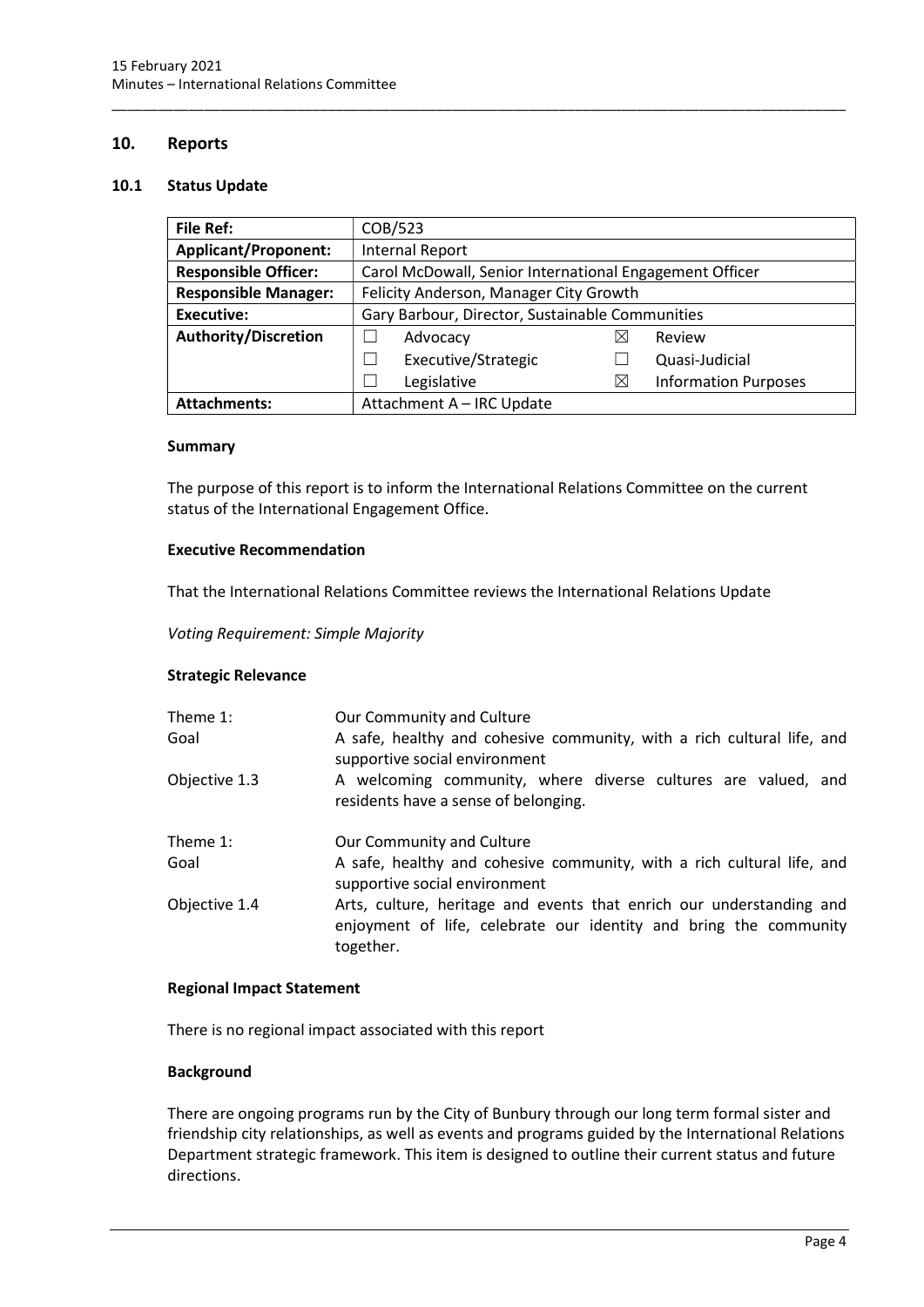## Council Policy Compliance

There is no Council Policy applicable to this report.

## Legislative Compliance

Local Government Act 1995

## Officer Comments

Current and future events and activities are outlined in the report.

## Analysis of Financial and Budget Implications

There are no financial or budgetary implications arising from the recommendations of this report.

\_\_\_\_\_\_\_\_\_\_\_\_\_\_\_\_\_\_\_\_\_\_\_\_\_\_\_\_\_\_\_\_\_\_\_\_\_\_\_\_\_\_\_\_\_\_\_\_\_\_\_\_\_\_\_\_\_\_\_\_\_\_\_\_\_\_\_\_\_\_\_\_\_\_\_\_\_\_\_\_\_\_\_\_\_\_\_\_\_\_\_\_\_\_\_

## Community Consultation

Nil

## Councillor/Officer Consultation

Not applicable

## Applicant Consultation

Not applicable

## Timeline: Council Decision Implementation

Not applicable

## Outcome of the Meeting held 15 February 2021

The recommendation (as printed) was moved by Mrs Valda Smith, seconded Ms Felicity Farnell.

The Presiding Member put the motion to the vote, and it was adopted to become the Committee's decision on the matter.

## Committee Decision

That the International Relations Committee note the report tabled by Senior Officer International Engagement.

CARRIED 8 votes "for" / Nil votes "against"